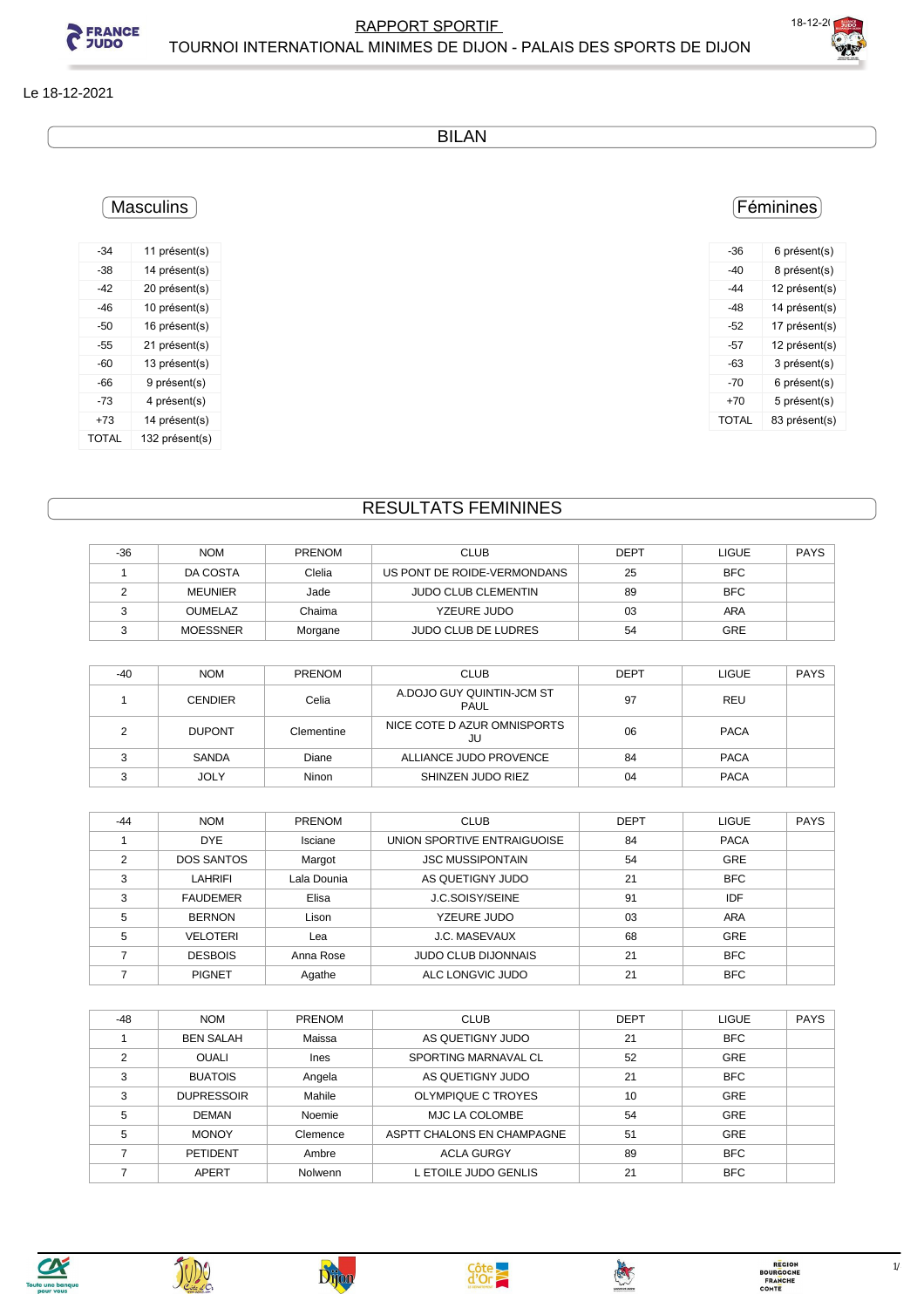

## **RAPPORT SPORTIF**



|  | TOURNOI INTERNATIONAL MINIMES DE DIJON - PALAIS DES SPORTS DE DIJON |
|--|---------------------------------------------------------------------|
|  |                                                                     |
|  |                                                                     |

| $-52$          | <b>NOM</b>                         | PRENOM        | <b>CLUB</b>                 | <b>DEPT</b> | <b>LIGUE</b> | PAYS |
|----------------|------------------------------------|---------------|-----------------------------|-------------|--------------|------|
|                | <b>LEFRANCOIS</b>                  | Kiara Alessia | ASSOCIATION JUDO LOIRE      | 42          | <b>ARA</b>   |      |
| $\overline{2}$ | <b>BARRIER</b><br><b>MONTAGNON</b> | Lysandre      | ASSOCIATION JUDO LOIRE      | 42          | <b>ARA</b>   |      |
| 3              | REVEILLON                          | Andrea        | <b>JUDO CLUB BELLENEUVE</b> | 21          | <b>BFC</b>   |      |
| 3              | DE BONNAY                          | Angie         | DOJO DE LA RAVINE           | 97          | <b>REU</b>   |      |
| 5              | LE BRASSEUR                        | Gabrielle     | CERC NANCEIEN JUDO          | 54          | <b>GRE</b>   |      |
| 5              | <b>AVENET</b>                      | Piriha        | ALC LONGVIC JUDO            | 21          | <b>BFC</b>   |      |
|                | <b>GOZILLON</b>                    | Emma          | ASPTT METZ JUDO             | 57          | <b>GRE</b>   |      |
|                | <b>PERRIN</b>                      | Janelle       | JUDO 39                     | 39          | <b>BFC</b>   |      |

| $-57$ | <b>NOM</b>                       | PRENOM   | <b>CLUB</b>             | <b>DEPT</b> | <b>LIGUE</b> | <b>PAYS</b> |
|-------|----------------------------------|----------|-------------------------|-------------|--------------|-------------|
|       | <b>MESSAUX</b>                   | Leane    | J.C.DECIZOIS            | 58          | <b>BFC</b>   |             |
| 2     | SOUSA SILVA<br><b>ESTEVES</b>    | Laura    | JURA SUD JUDO           | 39          | <b>BFC</b>   |             |
| 3     | <b>GUERIN</b>                    | Mylene   | ALLIANCE JUDO PROVENCE  | 84          | <b>PACA</b>  |             |
| 3     | <b>RENNA</b>                     | Jenny    | FOOT.C.GUEUGNONNAIS     | 71          | <b>BFC</b>   |             |
| 5     | <b>DANNANE</b>                   | Ines     | YZEURE JUDO             | 03          | ARA          |             |
| 5     | <b>POCTHIER</b>                  | Mathilde | <b>JUDO CLUB GYLOIS</b> | 70          | <b>BFC</b>   |             |
|       | <b>ETTERLEN</b><br><b>TASSOT</b> | Oceane   | <b>J.C. MASEVAUX</b>    | 68          | GRE          |             |
|       | <b>BATHIARD</b>                  | Lisa     | FOOT.C.GUEUGNONNAIS     | 71          | <b>BFC</b>   |             |

| $-63$ | <b>NOM</b>                 | <b>PRENOM</b> | CLUB                   | <b>DEPT</b> | <b>LIGUE</b> | <b>PAYS</b> |
|-------|----------------------------|---------------|------------------------|-------------|--------------|-------------|
|       | BENAYAD                    | Hana          | ALLIANCE JUDO PROVENCE | 84          | <b>PACA</b>  |             |
|       | <b>FREMAUX</b>             | Vaiana        | OLYMPIC JUDO NICE      | 06          | <b>PACA</b>  |             |
|       | PERRIER-<br><b>GUILLON</b> | Calie         | J 3 SPORT AMILLY       | 45          | <b>CVL</b>   |             |

| -70 | <b>NOM</b>           | <b>PRENOM</b> | <b>CLUB</b>                 | <b>DEPT</b> | <b>LIGUE</b> | <b>PAYS</b> |
|-----|----------------------|---------------|-----------------------------|-------------|--------------|-------------|
|     | <b>RULLIER</b>       | Lucie         | UNION SPORTIVE ENTRAIGUOISE | 84          | <b>PACA</b>  |             |
|     | <b>BRITO TAVARES</b> | Sharon        | J 3 SPORT AMILLY            | 45          | <b>CVL</b>   |             |
|     | ROUDAULT             | Sophia        | OLYMPIC JUDO NICE           | 06          | <b>PACA</b>  |             |
|     | <b>BEGON</b>         | Elise         | JURA SUD JUDO               | 39          | <b>BFC</b>   |             |

| $+70$ | <b>NOM</b>        | <b>PRENOM</b> | <b>CLUB</b>             | <b>DEPT</b> | LIGUE       | PAYS |
|-------|-------------------|---------------|-------------------------|-------------|-------------|------|
|       | <b>FREDI</b>      | Hanna         | JC ST JEAN DE LA RUELLE | 45          | <b>CVL</b>  |      |
|       | <b>BOUILLET</b>   | Valentine     | <b>J.C.CREUSOTIN</b>    | 71          | <b>BFC</b>  |      |
|       | CHAHMI            | Iness         | PROMO SPORTS BESANCON   | 25          | <b>BFC</b>  |      |
|       | <b>CHAMPETIER</b> | Oleane        | ALLIANCE JUDO PROVENCE  | 84          | <b>PACA</b> |      |
|       | <b>JOUHAM</b>     | Camille       | L ETOILE JUDO GENLIS    | 21          | <b>BFC</b>  |      |

## **RESULTATS MASCULINS**

| $-34$ | <b>NOM</b>         | PRENOM    | <b>CLUB</b>                       | <b>DEPT</b> | <b>LIGUE</b> | <b>PAYS</b> |
|-------|--------------------|-----------|-----------------------------------|-------------|--------------|-------------|
|       | <b>LEGER VILLA</b> | Lucien    | ALLIANCE GRESIVAUDAN JUDO         | 38          | <b>ARA</b>   |             |
| 2     | <b>CLECH</b>       | Gabriel   | ASS JUDO OLIVET                   | 45          | <b>CVL</b>   |             |
| 3     | CAPAO              | Mael      | JUDO CLUB DE MARSANNAY LA<br>COTE | 21          | <b>BFC</b>   |             |
| 3     | <b>NGUYEN</b>      | Doan      | <b>JC PAZENAIS</b>                | 44          | PDL          |             |
| 5     | <b>MOUSSA</b>      | Selyan    | <b>CERCLE AUBOIS AM</b>           | 10          | GRE          |             |
| 5     | <b>JOLLAIN</b>     | Lucas     | ALLIANCE GRESIVAUDAN JUDO         | 38          | <b>ARA</b>   |             |
|       | <b>DEBONO</b>      | Yael      | ALLIANCE JUDO PROVENCE            | 84          | <b>PACA</b>  |             |
|       | <b>PONCET</b>      | Alexandre | AVENIR JUDO BASSIN LEDONIEN       | 39          | <b>BFC</b>   |             |







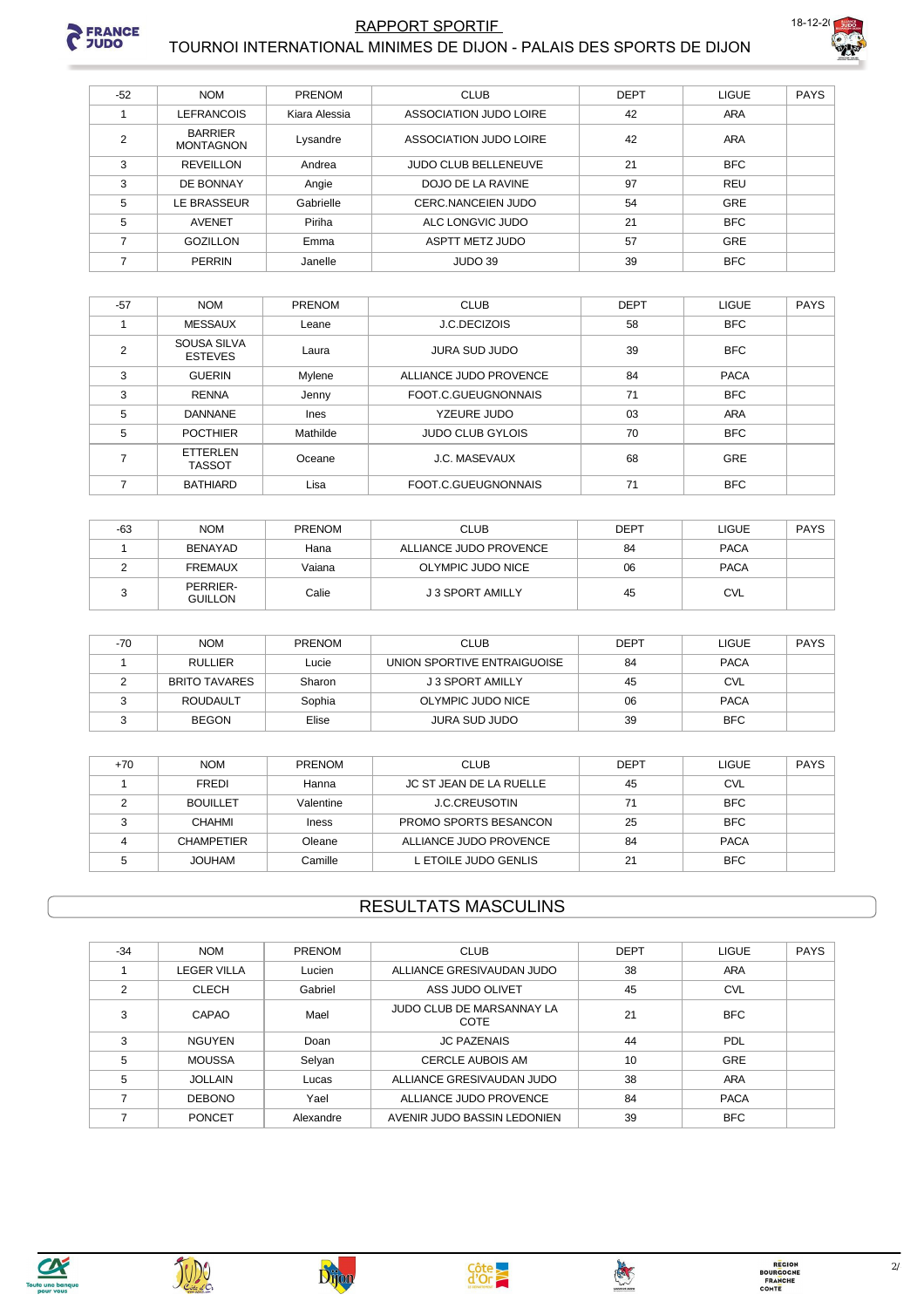

#### **RAPPORT SPORTIF** TOURNOI INTERNATIONAL MINIMES DE DIJON - PALAIS DES SPORTS DE DIJON



| $-38$ | <b>NOM</b>         | <b>PRENOM</b> | <b>CLUB</b>               | <b>DEPT</b> | <b>LIGUE</b> | <b>PAYS</b> |
|-------|--------------------|---------------|---------------------------|-------------|--------------|-------------|
|       | <b>CHANSSEAUME</b> | Lucas         | ALLIANCE GRESIVAUDAN JUDO | 38          | ARA          |             |
| 2     | ANDRE              | Hugo          | ASSOCIATION JUDO LOIRE    | 42          | ARA          |             |
| 3     | <b>WALQUEVIS</b>   | Jules         | SPORTING MARNAVAL CL      | 52          | GRE          |             |
| 3     | <b>MICHEL</b>      | Louis         | ASVBD JUDO                | 21          | <b>BFC</b>   |             |
| 5     | <b>BAUDIC</b>      | Erwan         | OLYMPIC JUDO NICE         | 06          | <b>PACA</b>  |             |
| 5     | <b>JOONNEKINDT</b> | Sam           | <b>GRAVELINES JUDO</b>    | 59          | <b>HDF</b>   |             |
|       | <b>MERCIER</b>     | Adam          | ASPTT MOULINS JUDO        | 03          | ARA          |             |
|       | <b>RICHOMME</b>    | Robin         | S.M.O.C. ST JEAN DE BRAYE | 45          | <b>CVL</b>   |             |

| $-42$ | <b>NOM</b>        | <b>PRENOM</b> | <b>CLUB</b>                       | <b>DEPT</b> | <b>LIGUE</b> | <b>PAYS</b> |
|-------|-------------------|---------------|-----------------------------------|-------------|--------------|-------------|
|       | AMALBERT          | <b>Marius</b> | A.S.LAGNIEU                       | 01          | ARA          |             |
| 2     | <b>MIRANVILLE</b> | Noa           | A.DOJO GUY QUINTIN-JCM ST<br>PAUL | 97          | REU          |             |
| 3     | <b>DUFRAIGNE</b>  | Mathis        | <b>JC VILLENEUVE LES AVIGNON</b>  | 84          | <b>PACA</b>  |             |
| 3     | <b>BRUNE</b>      | Eschyle       | SAINT ETIENNE ARTS MARTIAUX       | 42          | <b>ARA</b>   |             |
| 5     | CALARNOU          | Evan          | <b>JUDO CLUB MONTEVRAIN</b>       | 77          | IDF          |             |
| 5     | BELGACEM          | Adam          | JUDO CLUB CANNES DE RANGUIN       | 06          | <b>PACA</b>  |             |
|       | <b>GUILLARD</b>   | Keiryan       | OLYMPIQUE C TROYES                | 10          | GRE          |             |
|       | <b>SEMADI</b>     | <b>Islem</b>  | ALLIANCE JUDO PROVENCE            | 84          | <b>PACA</b>  |             |

| $-46$ | <b>NOM</b>      | <b>PRENOM</b> | <b>CLUB</b>                 | <b>DEPT</b> | <b>LIGUE</b> | <b>PAYS</b> |
|-------|-----------------|---------------|-----------------------------|-------------|--------------|-------------|
|       | <b>MARTIN</b>   | Celian        | <b>JUDO CLUB BELLENEUVE</b> | 21          | <b>BFC</b>   |             |
|       | <b>BRISTEAU</b> | Alexandre     | <b>JUDO CLUB THIONVILLE</b> | 57          | GRE          |             |
|       | <b>VINCENT</b>  | Iwan          | ALLIANCE JUDO PROVENCE      | 84          | <b>PACA</b>  |             |
|       | <b>PERINO</b>   | Luca          | JUDO CLUB DE CHASSIEU       | 69          | ARA          |             |
|       | <b>CAMERINI</b> | Matthias      | <b>JUDO FONTAINOIS</b>      | 21          | <b>BFC</b>   |             |
|       | <b>HEMARD</b>   | Evan          | <b>JUDO CLUB CLEMENTIN</b>  | 89          | <b>BFC</b>   |             |

| $-50$ | <b>NOM</b>      | <b>PRENOM</b> | <b>CLUB</b>                    | <b>DEPT</b> | <b>LIGUE</b> | <b>PAYS</b> |
|-------|-----------------|---------------|--------------------------------|-------------|--------------|-------------|
|       | LAURENSON       | Noah          | ASSOCIATION JUDO LOIRE         | 42          | ARA          |             |
| ◠     | <b>LEBOT</b>    | Djounayd      | ASPTT METZ JUDO                | 57          | <b>GRE</b>   |             |
| 3     | <b>MASTOURI</b> | Yanil         | OLYMPIC JUDO NICE              | 06          | <b>PACA</b>  |             |
| 3     | THABARIN        | Thibault      | <b>JC ST JEAN DE LA RUELLE</b> | 45          | <b>CVL</b>   |             |
| 5     | <b>DERKAOUI</b> | Nourdine      | SPORTING MARNAVAL CL           | 52          | GRE          |             |
| 5     | <b>DOURIAUD</b> | Thomas        | MACON JUDO                     | 71          | <b>BFC</b>   |             |
|       | <b>HEINTZ</b>   | Louis         | <b>JUDO CLUB CLEMENTIN</b>     | 89          | <b>BFC</b>   |             |
|       | <b>GELETA</b>   | Maxime        | <b>MACON JUDO</b>              | 71          | <b>BFC</b>   |             |

| $-55$ | <b>NOM</b>               | PRENOM          | <b>CLUB</b>                        | <b>DEPT</b> | <b>LIGUE</b> | <b>PAYS</b> |
|-------|--------------------------|-----------------|------------------------------------|-------------|--------------|-------------|
|       | <b>SALAH</b>             | Salim           | ALLIANCE JUDO PROVENCE             | 84          | <b>PACA</b>  |             |
| 2     | <b>CHOLLEY</b>           | Jules           | A.S.M. BELFORTAINE                 | 90          | <b>BFC</b>   |             |
| 3     | <b>RAVATEL REY</b>       | Robin           | A.S.LAGNIEU                        | 01          | ARA          |             |
| 3     | VAN DER<br><b>VREKEN</b> | Hugo            | <b>JUDO CLUB CLEMENTIN</b>         | 89          | <b>BFC</b>   |             |
| 5     | LAZRAK                   | Younes          | AUXR JUDO                          | 89          | <b>BFC</b>   |             |
| 5     | <b>BAH</b>               | Bailo           | <b>JUDO CLUB CANNES DE RANGUIN</b> | 06          | <b>PACA</b>  |             |
|       | <b>ANDRE</b>             | <b>Baptiste</b> | <b>CERCLE AUBOIS AM</b>            | 10          | <b>GRE</b>   |             |
|       | LARGER                   | Timon           | JUDO CLUB DE MARSANNAY LA<br>COTE  | 21          | <b>BFC</b>   |             |